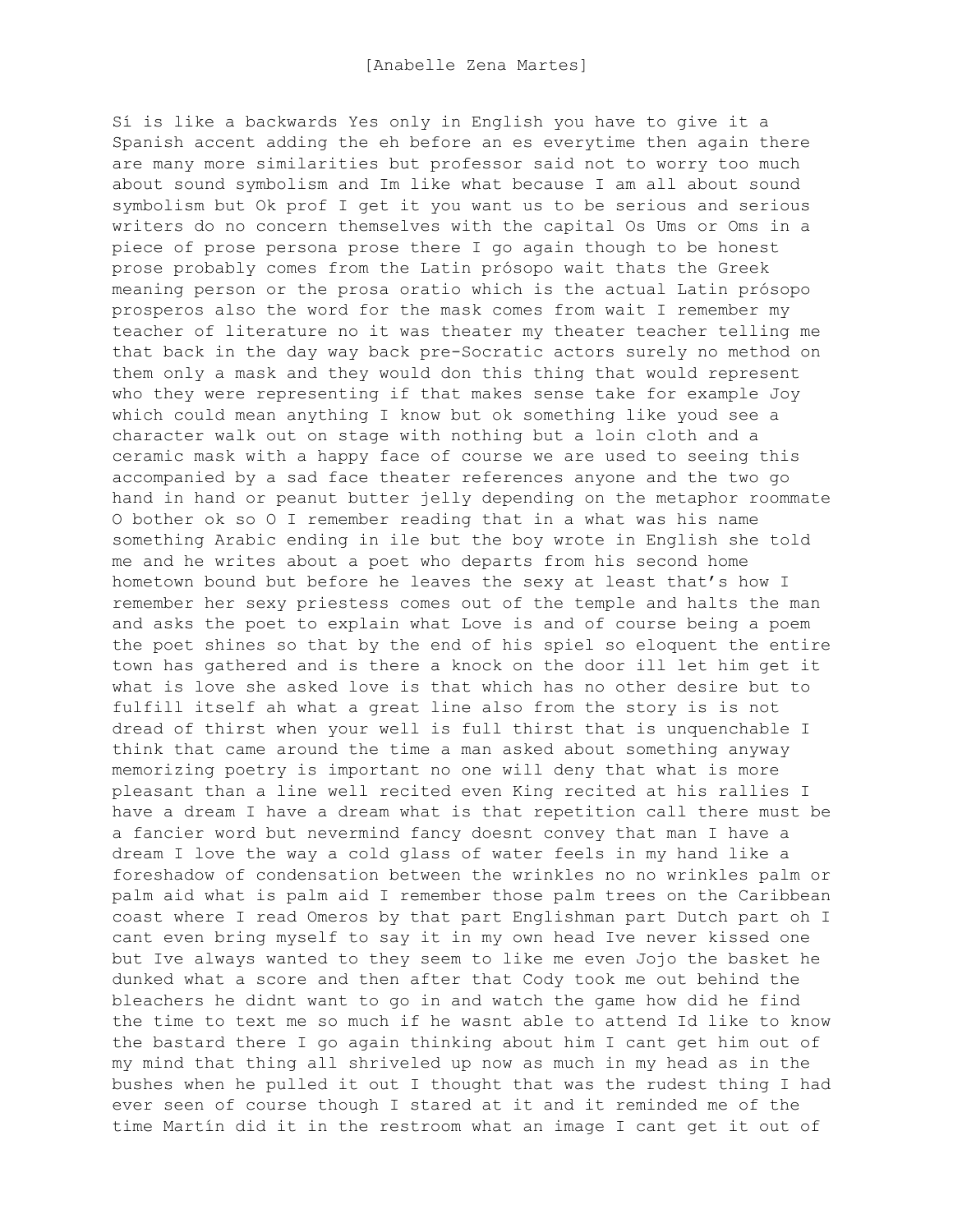my mind there he is what timing the devil using the restroom when is he going to find his own apartment department departamento apartamento what joke there you go that's one difference between the languages false cognates they call them like faux amis make sure to zee the eks and shush the es when next to a vowel aye ee eye ou iu god dang diphthongs like just in the case of the Cyrillic ones at least the French O damn the French with their soundless endings maybe they whisper the last couple of letters and its only a matter of getting really close to one and letting his hot breath fall down your neck like melted miel or something dripping Cody isnt French he told everyone he was but I know where hes from he couldnt tell you the difference between a pamplemousse and a pomade thats what its called what pleasure yes sí sí sí or I in English is lke the backwards R in Russian ahi vs ya who ever thinks of these things Id like to meet a man whos interestes aligned with mine not like him with his bush there it goes again I cant get it out when will it come out I dont want to think about it anymore whats outside smog no not smoke or smog but atmospheric perspective that brother with his optimism O bother brother O brother where art thou which reminds me someone should invent an informal You unless that was what Thou was in which case we ought to bring it back but who would use it for one most of the upper classes would it sounds so nice and considering its biblical uses it wouldnt be all that difficult something about Thou makes life more eth elizabethian perhaps yes madam they will say about me Madam Martes where would you like to lounge here on these plush red pillows or on these Turkish throw rugs shagged on by courtesans yes indeed sir you may fluff me up as well so long as you know how to say my name without the uh at the end and the middle name were you granted favor to know must have its first syllable pronounced like the Spanish affirmative not like how those barbars that Mrs Bloom plucked off the docks with the Victorian eth la theta are we all descendant from the Greeks or is Heather really not Hekatée like she claims to be the witch must be burned.

Heather does have a key to mens heart thinking they can approach her but little do they know she is the venomous queen whose pincers perforate your Adams apple and pop it like a bad zit Tosh point O style like Charles Bukowski in a bar fight now thats a man if there had ever been I like how papá showed him to me we were born no no I was born on the day he died what a shame though perhaps old Poldy was right and I am the met him what of Charles Bukowski Ana and Hank do sound similar though the German I could never get my hands on with their long words bet thats the only thing long about whats his face in physics with his du bist wunderschön he can tickle his own aye are es ee please and gracias but Hank has the legs of a giant and I will certainly meet him in another world on my way back home after a chat over some red apple ciders O how pretty an ambulance he used to say hope they die before you get there what a mamaracho mammon as the mexicanas call them how is this water still so cold and the air so hot makes me and my thumb pink just to think about it is that a yup it is